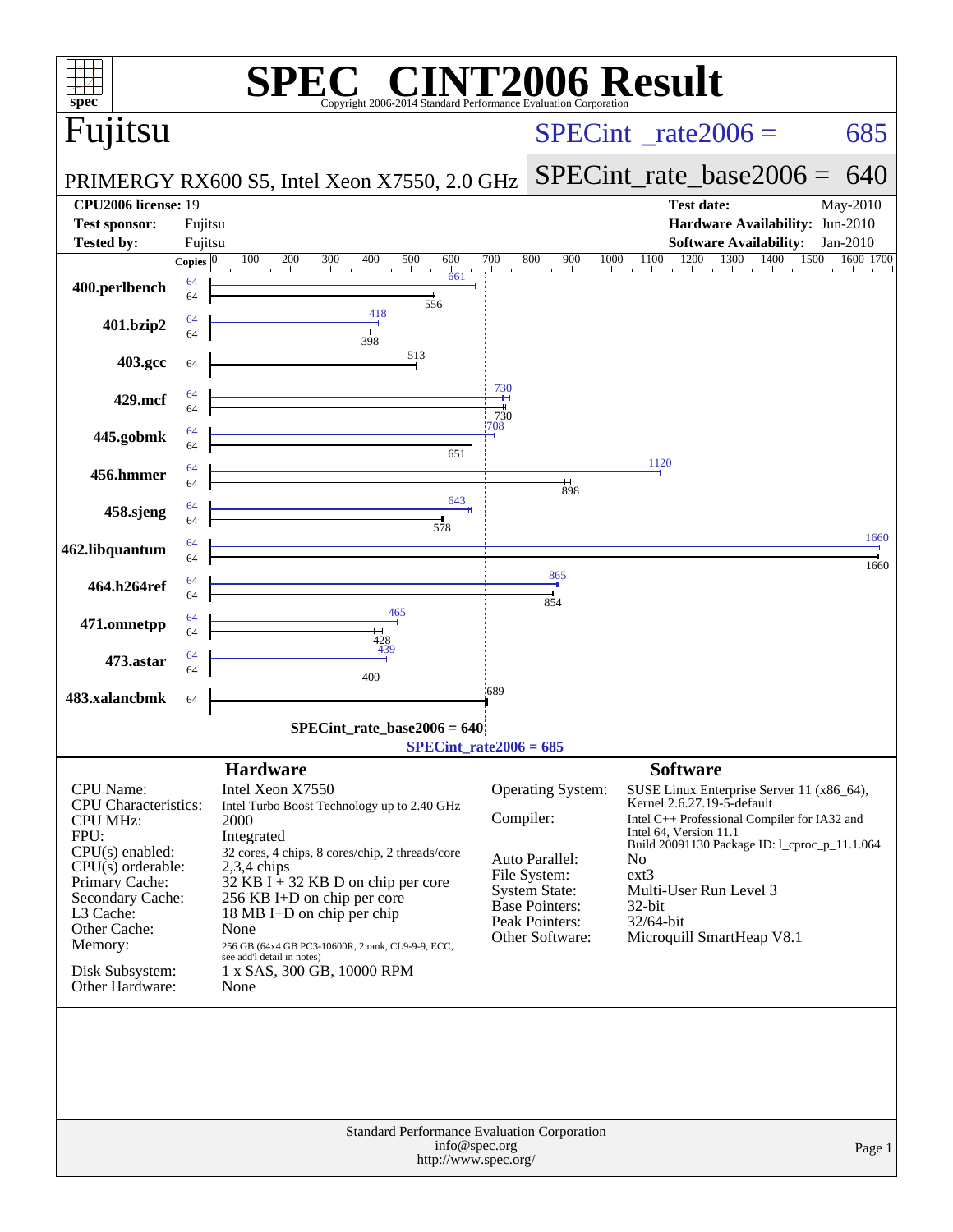

## Fujitsu

#### SPECint rate $2006 = 685$

PRIMERGY RX600 S5, Intel Xeon X7550, 2.0 GHz

[SPECint\\_rate\\_base2006 =](http://www.spec.org/auto/cpu2006/Docs/result-fields.html#SPECintratebase2006) 640

#### **[CPU2006 license:](http://www.spec.org/auto/cpu2006/Docs/result-fields.html#CPU2006license)** 19 **[Test date:](http://www.spec.org/auto/cpu2006/Docs/result-fields.html#Testdate)** May-2010

**[Test sponsor:](http://www.spec.org/auto/cpu2006/Docs/result-fields.html#Testsponsor)** Fujitsu **[Hardware Availability:](http://www.spec.org/auto/cpu2006/Docs/result-fields.html#HardwareAvailability)** Jun-2010 **[Tested by:](http://www.spec.org/auto/cpu2006/Docs/result-fields.html#Testedby)** Fujitsu **[Software Availability:](http://www.spec.org/auto/cpu2006/Docs/result-fields.html#SoftwareAvailability)** Jan-2010

#### **[Results Table](http://www.spec.org/auto/cpu2006/Docs/result-fields.html#ResultsTable)**

|                  | <b>Base</b>   |                |       |                                                                                                          |       |                |                  | <b>Peak</b>   |                |              |                |              |                |              |
|------------------|---------------|----------------|-------|----------------------------------------------------------------------------------------------------------|-------|----------------|------------------|---------------|----------------|--------------|----------------|--------------|----------------|--------------|
| <b>Benchmark</b> | <b>Copies</b> | <b>Seconds</b> | Ratio | <b>Seconds</b>                                                                                           | Ratio | <b>Seconds</b> | Ratio            | <b>Copies</b> | <b>Seconds</b> | <b>Ratio</b> | <b>Seconds</b> | <b>Ratio</b> | <b>Seconds</b> | <b>Ratio</b> |
| 400.perlbench    | 64            | 1117           | 560   | 1124                                                                                                     | 556   | 1127           | 555 <sub>1</sub> | 64            | 946            | 661          | 949            | 659          | 944            | 662          |
| 401.bzip2        | 64            | 1552           | 398   | 1549                                                                                                     | 399   | 1552           | 398              | 64            | 1479           | 418          | 1478           | 418          | 1479           | <b>418</b>   |
| $403.\text{gcc}$ | 64            | 1004           | 513   | 1003                                                                                                     | 513   | 1007           | 512              | 64            | 1004           | 513          | 1003           | 513          | 1007           | 512          |
| $429$ .mcf       | 64            | 794            | 735   | 802                                                                                                      | 728   | 800            | 730              | 64            | 802            | 728          | 784            | 744          | 800            | 730          |
| $445$ .gobmk     | 64            | 1029           | 652   | 1031                                                                                                     | 651   | 1031           | 651              | 64            | 946            | 710          | 949            | 707          | 948            | <b>708</b>   |
| 456.hmmer        | 64            | 665            | 898   | 677                                                                                                      | 882   | 665            | 898              | 64            | 533            | 1120         | 532            | 1120         | 533            | 1120         |
| $458$ .sjeng     | 64            | 1344           | 576   | 1340                                                                                                     | 578   | 1338           | 579              | 64            | 1204           | 643          | 1194           | 649          | 1205           | 642          |
| 462.libquantum   | 64            | 799            | 1660  | 797                                                                                                      | 1660  | 798            | 1660             | 64            | 795            | 1670         | 798            | 1660         | 798            | 1660         |
| 464.h264ref      | 64            | 1662           | 852   | 1659                                                                                                     | 854   | 1658           | 854              | 64            | 1644           | 861          | 1637           | 865          | 1633           | 867          |
| 471.omnetpp      | 64            | 935            | 428   | 935                                                                                                      | 428   | 982            | 407              | 64            | 859            | 466          | 860            | 465          | 859            | 465          |
| $473$ . astar    | 64            | 1122           | 400   | 1122                                                                                                     | 401   | 1124           | 400l             | 64            | 1023           | 439          | 1023           | 439          | 1023           | 439          |
| 483.xalancbmk    | 64            | 645            | 685   | 641                                                                                                      | 689   | 640            | 689I             | 64            | 645            | 685          | 641            | 689          | 640            | 689          |
|                  |               |                |       | Results appear in the order in which they were run. Bold underlined text indicates a median measurement. |       |                |                  |               |                |              |                |              |                |              |

#### **[Submit Notes](http://www.spec.org/auto/cpu2006/Docs/result-fields.html#SubmitNotes)**

The config file option 'submit' was used. numactl was used to bind copies to the cores

#### **[Operating System Notes](http://www.spec.org/auto/cpu2006/Docs/result-fields.html#OperatingSystemNotes)**

'ulimit -s unlimited' was used to set the stacksize to unlimited prior to run

#### **[Platform Notes](http://www.spec.org/auto/cpu2006/Docs/result-fields.html#PlatformNotes)**

The system automatically configures the memory to run at 1066 MHz.

#### **[General Notes](http://www.spec.org/auto/cpu2006/Docs/result-fields.html#GeneralNotes)**

 For information about Fujitsu please visit: <http://www.fujitsu.com> Binaries were compiled on SLES 10 with Binutils 2.18.50.0.7.20080502

## **[Base Compiler Invocation](http://www.spec.org/auto/cpu2006/Docs/result-fields.html#BaseCompilerInvocation)**

[C benchmarks](http://www.spec.org/auto/cpu2006/Docs/result-fields.html#Cbenchmarks): [icc -m32](http://www.spec.org/cpu2006/results/res2010q3/cpu2006-20100702-12061.flags.html#user_CCbase_intel_icc_32bit_5ff4a39e364c98233615fdd38438c6f2)

[C++ benchmarks:](http://www.spec.org/auto/cpu2006/Docs/result-fields.html#CXXbenchmarks) [icpc -m32](http://www.spec.org/cpu2006/results/res2010q3/cpu2006-20100702-12061.flags.html#user_CXXbase_intel_icpc_32bit_4e5a5ef1a53fd332b3c49e69c3330699)

> Standard Performance Evaluation Corporation [info@spec.org](mailto:info@spec.org) <http://www.spec.org/>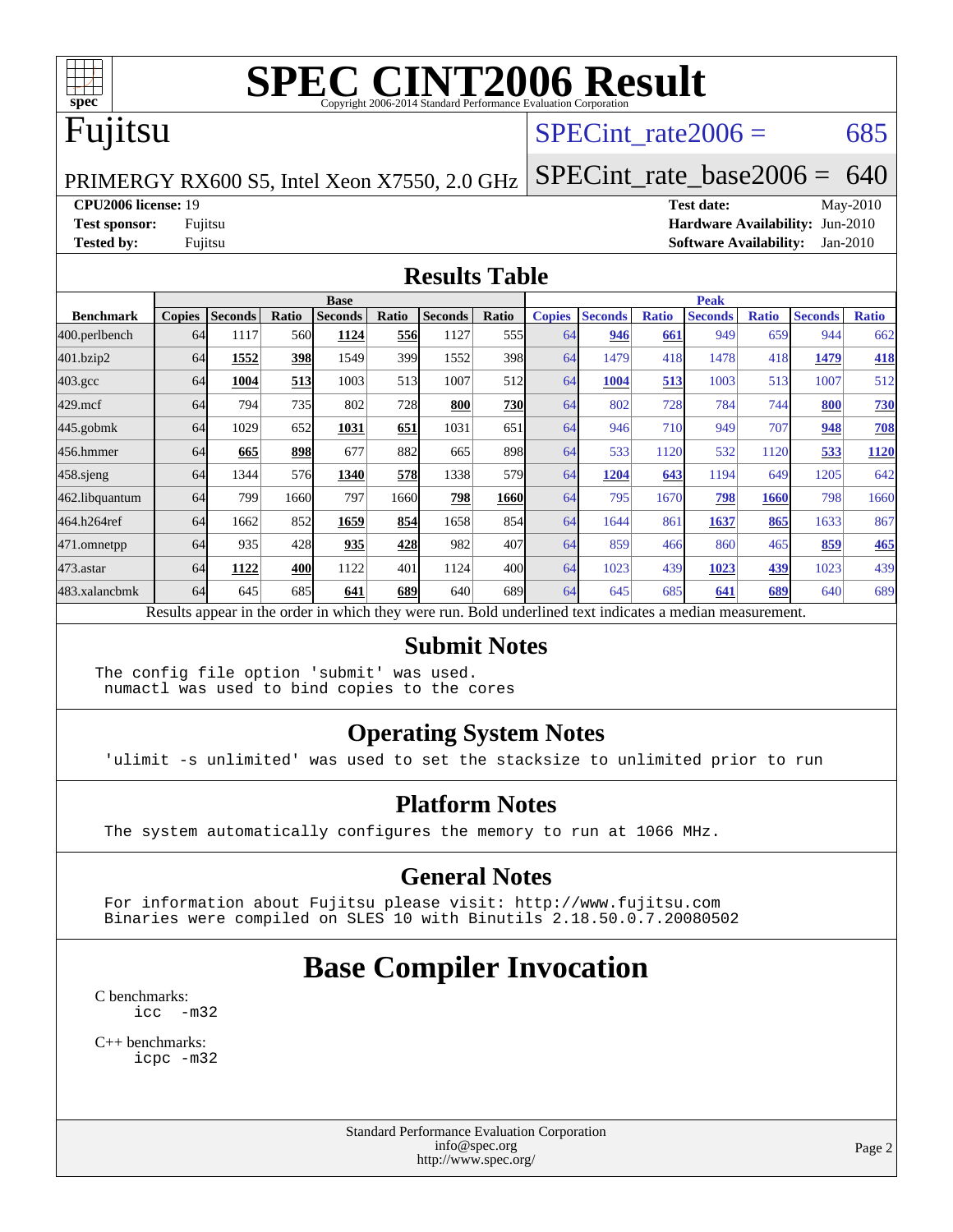# Fujitsu

SPECint rate $2006 = 685$ 

PRIMERGY RX600 S5, Intel Xeon X7550, 2.0 GHz [SPECint\\_rate\\_base2006 =](http://www.spec.org/auto/cpu2006/Docs/result-fields.html#SPECintratebase2006)  $640$ 

**[CPU2006 license:](http://www.spec.org/auto/cpu2006/Docs/result-fields.html#CPU2006license)** 19 **[Test date:](http://www.spec.org/auto/cpu2006/Docs/result-fields.html#Testdate)** May-2010 **[Test sponsor:](http://www.spec.org/auto/cpu2006/Docs/result-fields.html#Testsponsor)** Fujitsu **[Hardware Availability:](http://www.spec.org/auto/cpu2006/Docs/result-fields.html#HardwareAvailability)** Jun-2010 **[Tested by:](http://www.spec.org/auto/cpu2006/Docs/result-fields.html#Testedby)** Fujitsu **[Software Availability:](http://www.spec.org/auto/cpu2006/Docs/result-fields.html#SoftwareAvailability)** Jan-2010

#### **[Base Portability Flags](http://www.spec.org/auto/cpu2006/Docs/result-fields.html#BasePortabilityFlags)**

 400.perlbench: [-DSPEC\\_CPU\\_LINUX\\_IA32](http://www.spec.org/cpu2006/results/res2010q3/cpu2006-20100702-12061.flags.html#b400.perlbench_baseCPORTABILITY_DSPEC_CPU_LINUX_IA32) 462.libquantum: [-DSPEC\\_CPU\\_LINUX](http://www.spec.org/cpu2006/results/res2010q3/cpu2006-20100702-12061.flags.html#b462.libquantum_baseCPORTABILITY_DSPEC_CPU_LINUX) 483.xalancbmk: [-DSPEC\\_CPU\\_LINUX](http://www.spec.org/cpu2006/results/res2010q3/cpu2006-20100702-12061.flags.html#b483.xalancbmk_baseCXXPORTABILITY_DSPEC_CPU_LINUX)

**[Base Optimization Flags](http://www.spec.org/auto/cpu2006/Docs/result-fields.html#BaseOptimizationFlags)**

[C benchmarks](http://www.spec.org/auto/cpu2006/Docs/result-fields.html#Cbenchmarks):

[-xSSE4.2](http://www.spec.org/cpu2006/results/res2010q3/cpu2006-20100702-12061.flags.html#user_CCbase_f-xSSE42_f91528193cf0b216347adb8b939d4107) [-ipo](http://www.spec.org/cpu2006/results/res2010q3/cpu2006-20100702-12061.flags.html#user_CCbase_f-ipo) [-O3](http://www.spec.org/cpu2006/results/res2010q3/cpu2006-20100702-12061.flags.html#user_CCbase_f-O3) [-no-prec-div](http://www.spec.org/cpu2006/results/res2010q3/cpu2006-20100702-12061.flags.html#user_CCbase_f-no-prec-div) [-static](http://www.spec.org/cpu2006/results/res2010q3/cpu2006-20100702-12061.flags.html#user_CCbase_f-static) [-opt-prefetch](http://www.spec.org/cpu2006/results/res2010q3/cpu2006-20100702-12061.flags.html#user_CCbase_f-opt-prefetch)

[C++ benchmarks:](http://www.spec.org/auto/cpu2006/Docs/result-fields.html#CXXbenchmarks)

[-xSSE4.2](http://www.spec.org/cpu2006/results/res2010q3/cpu2006-20100702-12061.flags.html#user_CXXbase_f-xSSE42_f91528193cf0b216347adb8b939d4107) [-ipo](http://www.spec.org/cpu2006/results/res2010q3/cpu2006-20100702-12061.flags.html#user_CXXbase_f-ipo) [-O3](http://www.spec.org/cpu2006/results/res2010q3/cpu2006-20100702-12061.flags.html#user_CXXbase_f-O3) [-no-prec-div](http://www.spec.org/cpu2006/results/res2010q3/cpu2006-20100702-12061.flags.html#user_CXXbase_f-no-prec-div) [-opt-prefetch](http://www.spec.org/cpu2006/results/res2010q3/cpu2006-20100702-12061.flags.html#user_CXXbase_f-opt-prefetch) [-Wl,-z,muldefs](http://www.spec.org/cpu2006/results/res2010q3/cpu2006-20100702-12061.flags.html#user_CXXbase_link_force_multiple1_74079c344b956b9658436fd1b6dd3a8a) [-L/home/cmplr/usr3/alrahate/cpu2006.1.1.ic11.1/libic11.1-32bit -lsmartheap](http://www.spec.org/cpu2006/results/res2010q3/cpu2006-20100702-12061.flags.html#user_CXXbase_SmartHeap_d86dffe4a79b79ef8890d5cce17030c3)

#### **[Base Other Flags](http://www.spec.org/auto/cpu2006/Docs/result-fields.html#BaseOtherFlags)**

[C benchmarks](http://www.spec.org/auto/cpu2006/Docs/result-fields.html#Cbenchmarks):

403.gcc: [-Dalloca=\\_alloca](http://www.spec.org/cpu2006/results/res2010q3/cpu2006-20100702-12061.flags.html#b403.gcc_baseEXTRA_CFLAGS_Dalloca_be3056838c12de2578596ca5467af7f3)

#### **[Peak Compiler Invocation](http://www.spec.org/auto/cpu2006/Docs/result-fields.html#PeakCompilerInvocation)**

[C benchmarks \(except as noted below\)](http://www.spec.org/auto/cpu2006/Docs/result-fields.html#Cbenchmarksexceptasnotedbelow):

[icc -m32](http://www.spec.org/cpu2006/results/res2010q3/cpu2006-20100702-12061.flags.html#user_CCpeak_intel_icc_32bit_5ff4a39e364c98233615fdd38438c6f2)

401.bzip2: [icc -m64](http://www.spec.org/cpu2006/results/res2010q3/cpu2006-20100702-12061.flags.html#user_peakCCLD401_bzip2_intel_icc_64bit_bda6cc9af1fdbb0edc3795bac97ada53)

456.hmmer: [icc -m64](http://www.spec.org/cpu2006/results/res2010q3/cpu2006-20100702-12061.flags.html#user_peakCCLD456_hmmer_intel_icc_64bit_bda6cc9af1fdbb0edc3795bac97ada53)

458.sjeng: [icc -m64](http://www.spec.org/cpu2006/results/res2010q3/cpu2006-20100702-12061.flags.html#user_peakCCLD458_sjeng_intel_icc_64bit_bda6cc9af1fdbb0edc3795bac97ada53)

462.libquantum: [icc -m64](http://www.spec.org/cpu2006/results/res2010q3/cpu2006-20100702-12061.flags.html#user_peakCCLD462_libquantum_intel_icc_64bit_bda6cc9af1fdbb0edc3795bac97ada53)

[C++ benchmarks \(except as noted below\):](http://www.spec.org/auto/cpu2006/Docs/result-fields.html#CXXbenchmarksexceptasnotedbelow) [icpc -m32](http://www.spec.org/cpu2006/results/res2010q3/cpu2006-20100702-12061.flags.html#user_CXXpeak_intel_icpc_32bit_4e5a5ef1a53fd332b3c49e69c3330699)

473.astar: [icpc -m64](http://www.spec.org/cpu2006/results/res2010q3/cpu2006-20100702-12061.flags.html#user_peakCXXLD473_astar_intel_icpc_64bit_fc66a5337ce925472a5c54ad6a0de310)

### **[Peak Portability Flags](http://www.spec.org/auto/cpu2006/Docs/result-fields.html#PeakPortabilityFlags)**

 400.perlbench: [-DSPEC\\_CPU\\_LINUX\\_IA32](http://www.spec.org/cpu2006/results/res2010q3/cpu2006-20100702-12061.flags.html#b400.perlbench_peakCPORTABILITY_DSPEC_CPU_LINUX_IA32) 401.bzip2: [-DSPEC\\_CPU\\_LP64](http://www.spec.org/cpu2006/results/res2010q3/cpu2006-20100702-12061.flags.html#suite_peakCPORTABILITY401_bzip2_DSPEC_CPU_LP64)

Continued on next page

Standard Performance Evaluation Corporation [info@spec.org](mailto:info@spec.org) <http://www.spec.org/>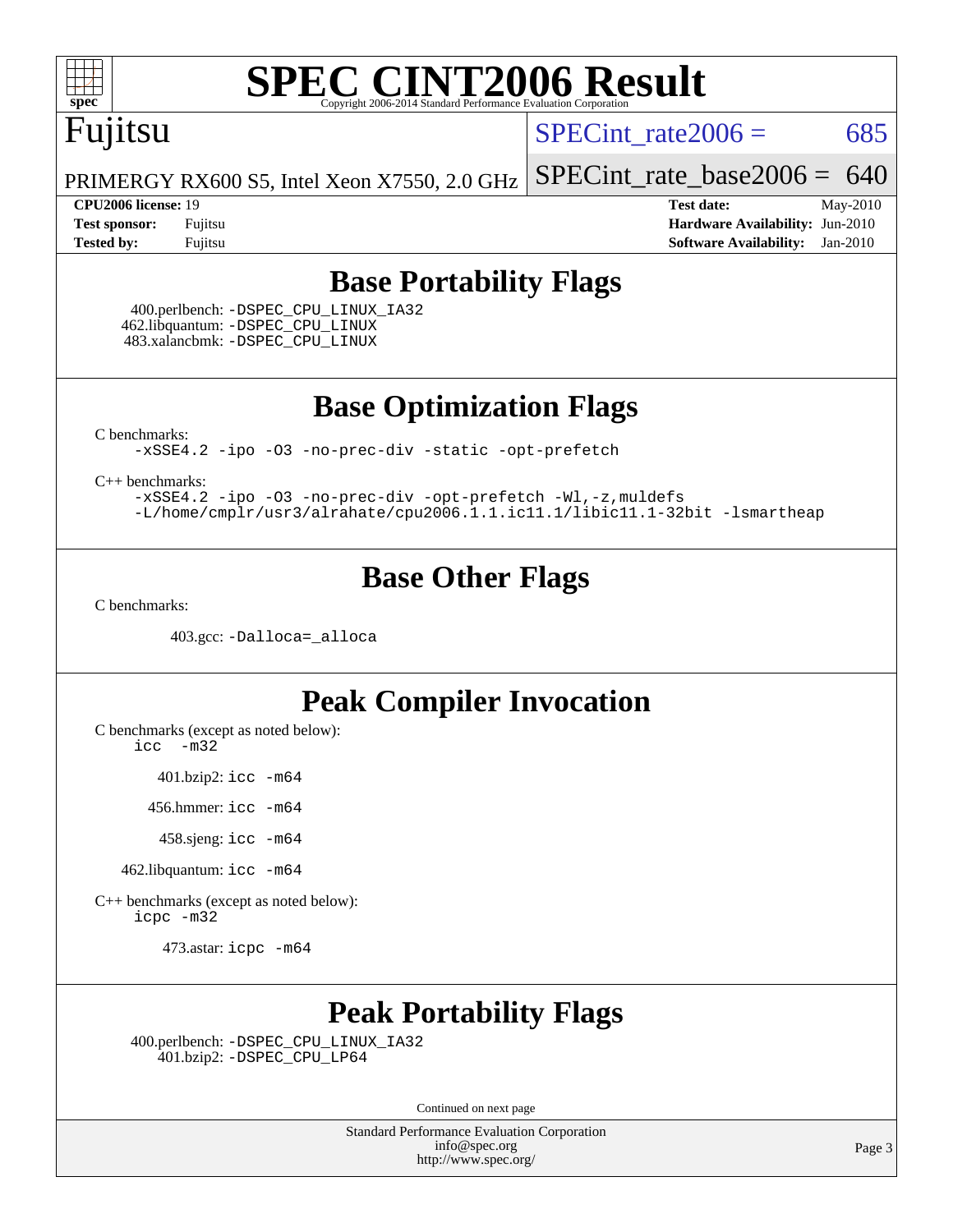

# Fujitsu

SPECint rate $2006 = 685$ 

PRIMERGY RX600 S5, Intel Xeon X7550, 2.0 GHz [SPECint\\_rate\\_base2006 =](http://www.spec.org/auto/cpu2006/Docs/result-fields.html#SPECintratebase2006)  $640$ 

**[CPU2006 license:](http://www.spec.org/auto/cpu2006/Docs/result-fields.html#CPU2006license)** 19 **[Test date:](http://www.spec.org/auto/cpu2006/Docs/result-fields.html#Testdate)** May-2010 **[Test sponsor:](http://www.spec.org/auto/cpu2006/Docs/result-fields.html#Testsponsor)** Fujitsu **[Hardware Availability:](http://www.spec.org/auto/cpu2006/Docs/result-fields.html#HardwareAvailability)** Jun-2010 **[Tested by:](http://www.spec.org/auto/cpu2006/Docs/result-fields.html#Testedby)** Fujitsu **[Software Availability:](http://www.spec.org/auto/cpu2006/Docs/result-fields.html#SoftwareAvailability)** Jan-2010

### **[Peak Portability Flags \(Continued\)](http://www.spec.org/auto/cpu2006/Docs/result-fields.html#PeakPortabilityFlags)**

 456.hmmer: [-DSPEC\\_CPU\\_LP64](http://www.spec.org/cpu2006/results/res2010q3/cpu2006-20100702-12061.flags.html#suite_peakCPORTABILITY456_hmmer_DSPEC_CPU_LP64) 458.sjeng: [-DSPEC\\_CPU\\_LP64](http://www.spec.org/cpu2006/results/res2010q3/cpu2006-20100702-12061.flags.html#suite_peakCPORTABILITY458_sjeng_DSPEC_CPU_LP64) 462.libquantum: [-DSPEC\\_CPU\\_LP64](http://www.spec.org/cpu2006/results/res2010q3/cpu2006-20100702-12061.flags.html#suite_peakCPORTABILITY462_libquantum_DSPEC_CPU_LP64) [-DSPEC\\_CPU\\_LINUX](http://www.spec.org/cpu2006/results/res2010q3/cpu2006-20100702-12061.flags.html#b462.libquantum_peakCPORTABILITY_DSPEC_CPU_LINUX) 473.astar: [-DSPEC\\_CPU\\_LP64](http://www.spec.org/cpu2006/results/res2010q3/cpu2006-20100702-12061.flags.html#suite_peakCXXPORTABILITY473_astar_DSPEC_CPU_LP64) 483.xalancbmk: [-DSPEC\\_CPU\\_LINUX](http://www.spec.org/cpu2006/results/res2010q3/cpu2006-20100702-12061.flags.html#b483.xalancbmk_peakCXXPORTABILITY_DSPEC_CPU_LINUX)

### **[Peak Optimization Flags](http://www.spec.org/auto/cpu2006/Docs/result-fields.html#PeakOptimizationFlags)**

[C benchmarks](http://www.spec.org/auto/cpu2006/Docs/result-fields.html#Cbenchmarks):

Standard Performance Evaluation Corporation [info@spec.org](mailto:info@spec.org) <http://www.spec.org/> Page 4 400.perlbench: [-xSSE4.2](http://www.spec.org/cpu2006/results/res2010q3/cpu2006-20100702-12061.flags.html#user_peakPASS2_CFLAGSPASS2_LDCFLAGS400_perlbench_f-xSSE42_f91528193cf0b216347adb8b939d4107)(pass 2) [-prof-gen](http://www.spec.org/cpu2006/results/res2010q3/cpu2006-20100702-12061.flags.html#user_peakPASS1_CFLAGSPASS1_LDCFLAGS400_perlbench_prof_gen_e43856698f6ca7b7e442dfd80e94a8fc)(pass 1) [-ipo](http://www.spec.org/cpu2006/results/res2010q3/cpu2006-20100702-12061.flags.html#user_peakPASS2_CFLAGSPASS2_LDCFLAGS400_perlbench_f-ipo)(pass 2)  $-03$ (pass 2)  $-$ no-prec-div(pass 2)  $-$ static(pass 2) [-prof-use](http://www.spec.org/cpu2006/results/res2010q3/cpu2006-20100702-12061.flags.html#user_peakPASS2_CFLAGSPASS2_LDCFLAGS400_perlbench_prof_use_bccf7792157ff70d64e32fe3e1250b55)(pass 2) [-ansi-alias](http://www.spec.org/cpu2006/results/res2010q3/cpu2006-20100702-12061.flags.html#user_peakCOPTIMIZE400_perlbench_f-ansi-alias) 401.bzip2: [-xSSE4.2](http://www.spec.org/cpu2006/results/res2010q3/cpu2006-20100702-12061.flags.html#user_peakPASS2_CFLAGSPASS2_LDCFLAGS401_bzip2_f-xSSE42_f91528193cf0b216347adb8b939d4107)(pass 2) [-prof-gen](http://www.spec.org/cpu2006/results/res2010q3/cpu2006-20100702-12061.flags.html#user_peakPASS1_CFLAGSPASS1_LDCFLAGS401_bzip2_prof_gen_e43856698f6ca7b7e442dfd80e94a8fc)(pass 1) [-ipo](http://www.spec.org/cpu2006/results/res2010q3/cpu2006-20100702-12061.flags.html#user_peakPASS2_CFLAGSPASS2_LDCFLAGS401_bzip2_f-ipo)(pass 2) [-O3](http://www.spec.org/cpu2006/results/res2010q3/cpu2006-20100702-12061.flags.html#user_peakPASS2_CFLAGSPASS2_LDCFLAGS401_bzip2_f-O3)(pass 2) [-no-prec-div](http://www.spec.org/cpu2006/results/res2010q3/cpu2006-20100702-12061.flags.html#user_peakPASS2_CFLAGSPASS2_LDCFLAGS401_bzip2_f-no-prec-div)(pass 2) [-static](http://www.spec.org/cpu2006/results/res2010q3/cpu2006-20100702-12061.flags.html#user_peakPASS2_CFLAGSPASS2_LDCFLAGS401_bzip2_f-static)(pass 2) [-prof-use](http://www.spec.org/cpu2006/results/res2010q3/cpu2006-20100702-12061.flags.html#user_peakPASS2_CFLAGSPASS2_LDCFLAGS401_bzip2_prof_use_bccf7792157ff70d64e32fe3e1250b55)(pass 2) [-opt-prefetch](http://www.spec.org/cpu2006/results/res2010q3/cpu2006-20100702-12061.flags.html#user_peakCOPTIMIZE401_bzip2_f-opt-prefetch) [-ansi-alias](http://www.spec.org/cpu2006/results/res2010q3/cpu2006-20100702-12061.flags.html#user_peakCOPTIMIZE401_bzip2_f-ansi-alias) [-auto-ilp32](http://www.spec.org/cpu2006/results/res2010q3/cpu2006-20100702-12061.flags.html#user_peakCOPTIMIZE401_bzip2_f-auto-ilp32)  $403.\text{gcc: basepeak}$  = yes 429.mcf: [-xSSE4.2](http://www.spec.org/cpu2006/results/res2010q3/cpu2006-20100702-12061.flags.html#user_peakCOPTIMIZE429_mcf_f-xSSE42_f91528193cf0b216347adb8b939d4107) [-ipo](http://www.spec.org/cpu2006/results/res2010q3/cpu2006-20100702-12061.flags.html#user_peakCOPTIMIZE429_mcf_f-ipo) [-O3](http://www.spec.org/cpu2006/results/res2010q3/cpu2006-20100702-12061.flags.html#user_peakCOPTIMIZE429_mcf_f-O3) [-no-prec-div](http://www.spec.org/cpu2006/results/res2010q3/cpu2006-20100702-12061.flags.html#user_peakCOPTIMIZE429_mcf_f-no-prec-div) [-static](http://www.spec.org/cpu2006/results/res2010q3/cpu2006-20100702-12061.flags.html#user_peakCOPTIMIZE429_mcf_f-static) [-opt-prefetch](http://www.spec.org/cpu2006/results/res2010q3/cpu2006-20100702-12061.flags.html#user_peakCOPTIMIZE429_mcf_f-opt-prefetch) 445.gobmk: [-xSSE4.2](http://www.spec.org/cpu2006/results/res2010q3/cpu2006-20100702-12061.flags.html#user_peakPASS2_CFLAGSPASS2_LDCFLAGS445_gobmk_f-xSSE42_f91528193cf0b216347adb8b939d4107)(pass 2) [-prof-gen](http://www.spec.org/cpu2006/results/res2010q3/cpu2006-20100702-12061.flags.html#user_peakPASS1_CFLAGSPASS1_LDCFLAGS445_gobmk_prof_gen_e43856698f6ca7b7e442dfd80e94a8fc)(pass 1) [-prof-use](http://www.spec.org/cpu2006/results/res2010q3/cpu2006-20100702-12061.flags.html#user_peakPASS2_CFLAGSPASS2_LDCFLAGS445_gobmk_prof_use_bccf7792157ff70d64e32fe3e1250b55)(pass 2) [-O2](http://www.spec.org/cpu2006/results/res2010q3/cpu2006-20100702-12061.flags.html#user_peakCOPTIMIZE445_gobmk_f-O2) [-ipo](http://www.spec.org/cpu2006/results/res2010q3/cpu2006-20100702-12061.flags.html#user_peakCOPTIMIZE445_gobmk_f-ipo) [-no-prec-div](http://www.spec.org/cpu2006/results/res2010q3/cpu2006-20100702-12061.flags.html#user_peakCOPTIMIZE445_gobmk_f-no-prec-div) [-ansi-alias](http://www.spec.org/cpu2006/results/res2010q3/cpu2006-20100702-12061.flags.html#user_peakCOPTIMIZE445_gobmk_f-ansi-alias) 456.hmmer: [-xSSE4.2](http://www.spec.org/cpu2006/results/res2010q3/cpu2006-20100702-12061.flags.html#user_peakCOPTIMIZE456_hmmer_f-xSSE42_f91528193cf0b216347adb8b939d4107) [-ipo](http://www.spec.org/cpu2006/results/res2010q3/cpu2006-20100702-12061.flags.html#user_peakCOPTIMIZE456_hmmer_f-ipo) [-O3](http://www.spec.org/cpu2006/results/res2010q3/cpu2006-20100702-12061.flags.html#user_peakCOPTIMIZE456_hmmer_f-O3) [-no-prec-div](http://www.spec.org/cpu2006/results/res2010q3/cpu2006-20100702-12061.flags.html#user_peakCOPTIMIZE456_hmmer_f-no-prec-div) [-static](http://www.spec.org/cpu2006/results/res2010q3/cpu2006-20100702-12061.flags.html#user_peakCOPTIMIZE456_hmmer_f-static) [-unroll2](http://www.spec.org/cpu2006/results/res2010q3/cpu2006-20100702-12061.flags.html#user_peakCOPTIMIZE456_hmmer_f-unroll_784dae83bebfb236979b41d2422d7ec2) [-ansi-alias](http://www.spec.org/cpu2006/results/res2010q3/cpu2006-20100702-12061.flags.html#user_peakCOPTIMIZE456_hmmer_f-ansi-alias) [-auto-ilp32](http://www.spec.org/cpu2006/results/res2010q3/cpu2006-20100702-12061.flags.html#user_peakCOPTIMIZE456_hmmer_f-auto-ilp32) 458.sjeng: [-xSSE4.2](http://www.spec.org/cpu2006/results/res2010q3/cpu2006-20100702-12061.flags.html#user_peakPASS2_CFLAGSPASS2_LDCFLAGS458_sjeng_f-xSSE42_f91528193cf0b216347adb8b939d4107)(pass 2) [-prof-gen](http://www.spec.org/cpu2006/results/res2010q3/cpu2006-20100702-12061.flags.html#user_peakPASS1_CFLAGSPASS1_LDCFLAGS458_sjeng_prof_gen_e43856698f6ca7b7e442dfd80e94a8fc)(pass 1) [-ipo](http://www.spec.org/cpu2006/results/res2010q3/cpu2006-20100702-12061.flags.html#user_peakPASS2_CFLAGSPASS2_LDCFLAGS458_sjeng_f-ipo)(pass 2) [-O3](http://www.spec.org/cpu2006/results/res2010q3/cpu2006-20100702-12061.flags.html#user_peakPASS2_CFLAGSPASS2_LDCFLAGS458_sjeng_f-O3)(pass 2) [-no-prec-div](http://www.spec.org/cpu2006/results/res2010q3/cpu2006-20100702-12061.flags.html#user_peakPASS2_CFLAGSPASS2_LDCFLAGS458_sjeng_f-no-prec-div)(pass 2) [-static](http://www.spec.org/cpu2006/results/res2010q3/cpu2006-20100702-12061.flags.html#user_peakPASS2_CFLAGSPASS2_LDCFLAGS458_sjeng_f-static)(pass 2) [-prof-use](http://www.spec.org/cpu2006/results/res2010q3/cpu2006-20100702-12061.flags.html#user_peakPASS2_CFLAGSPASS2_LDCFLAGS458_sjeng_prof_use_bccf7792157ff70d64e32fe3e1250b55)(pass 2) [-unroll4](http://www.spec.org/cpu2006/results/res2010q3/cpu2006-20100702-12061.flags.html#user_peakCOPTIMIZE458_sjeng_f-unroll_4e5e4ed65b7fd20bdcd365bec371b81f) [-auto-ilp32](http://www.spec.org/cpu2006/results/res2010q3/cpu2006-20100702-12061.flags.html#user_peakCOPTIMIZE458_sjeng_f-auto-ilp32) 462.libquantum: [-xSSE4.2](http://www.spec.org/cpu2006/results/res2010q3/cpu2006-20100702-12061.flags.html#user_peakCOPTIMIZE462_libquantum_f-xSSE42_f91528193cf0b216347adb8b939d4107) [-ipo](http://www.spec.org/cpu2006/results/res2010q3/cpu2006-20100702-12061.flags.html#user_peakCOPTIMIZE462_libquantum_f-ipo) [-O3](http://www.spec.org/cpu2006/results/res2010q3/cpu2006-20100702-12061.flags.html#user_peakCOPTIMIZE462_libquantum_f-O3) [-no-prec-div](http://www.spec.org/cpu2006/results/res2010q3/cpu2006-20100702-12061.flags.html#user_peakCOPTIMIZE462_libquantum_f-no-prec-div) [-static](http://www.spec.org/cpu2006/results/res2010q3/cpu2006-20100702-12061.flags.html#user_peakCOPTIMIZE462_libquantum_f-static) [-auto-ilp32](http://www.spec.org/cpu2006/results/res2010q3/cpu2006-20100702-12061.flags.html#user_peakCOPTIMIZE462_libquantum_f-auto-ilp32) [-opt-prefetch](http://www.spec.org/cpu2006/results/res2010q3/cpu2006-20100702-12061.flags.html#user_peakCOPTIMIZE462_libquantum_f-opt-prefetch) 464.h264ref: [-xSSE4.2](http://www.spec.org/cpu2006/results/res2010q3/cpu2006-20100702-12061.flags.html#user_peakPASS2_CFLAGSPASS2_LDCFLAGS464_h264ref_f-xSSE42_f91528193cf0b216347adb8b939d4107)(pass 2) [-prof-gen](http://www.spec.org/cpu2006/results/res2010q3/cpu2006-20100702-12061.flags.html#user_peakPASS1_CFLAGSPASS1_LDCFLAGS464_h264ref_prof_gen_e43856698f6ca7b7e442dfd80e94a8fc)(pass 1) [-ipo](http://www.spec.org/cpu2006/results/res2010q3/cpu2006-20100702-12061.flags.html#user_peakPASS2_CFLAGSPASS2_LDCFLAGS464_h264ref_f-ipo)(pass 2) [-O3](http://www.spec.org/cpu2006/results/res2010q3/cpu2006-20100702-12061.flags.html#user_peakPASS2_CFLAGSPASS2_LDCFLAGS464_h264ref_f-O3)(pass 2) [-no-prec-div](http://www.spec.org/cpu2006/results/res2010q3/cpu2006-20100702-12061.flags.html#user_peakPASS2_CFLAGSPASS2_LDCFLAGS464_h264ref_f-no-prec-div)(pass 2) [-static](http://www.spec.org/cpu2006/results/res2010q3/cpu2006-20100702-12061.flags.html#user_peakPASS2_CFLAGSPASS2_LDCFLAGS464_h264ref_f-static)(pass 2) [-prof-use](http://www.spec.org/cpu2006/results/res2010q3/cpu2006-20100702-12061.flags.html#user_peakPASS2_CFLAGSPASS2_LDCFLAGS464_h264ref_prof_use_bccf7792157ff70d64e32fe3e1250b55)(pass 2) [-unroll2](http://www.spec.org/cpu2006/results/res2010q3/cpu2006-20100702-12061.flags.html#user_peakCOPTIMIZE464_h264ref_f-unroll_784dae83bebfb236979b41d2422d7ec2) [-ansi-alias](http://www.spec.org/cpu2006/results/res2010q3/cpu2006-20100702-12061.flags.html#user_peakCOPTIMIZE464_h264ref_f-ansi-alias) [C++ benchmarks:](http://www.spec.org/auto/cpu2006/Docs/result-fields.html#CXXbenchmarks) 471.omnetpp: [-xSSE4.2](http://www.spec.org/cpu2006/results/res2010q3/cpu2006-20100702-12061.flags.html#user_peakPASS2_CXXFLAGSPASS2_LDCXXFLAGS471_omnetpp_f-xSSE42_f91528193cf0b216347adb8b939d4107)(pass 2) [-prof-gen](http://www.spec.org/cpu2006/results/res2010q3/cpu2006-20100702-12061.flags.html#user_peakPASS1_CXXFLAGSPASS1_LDCXXFLAGS471_omnetpp_prof_gen_e43856698f6ca7b7e442dfd80e94a8fc)(pass 1) [-ipo](http://www.spec.org/cpu2006/results/res2010q3/cpu2006-20100702-12061.flags.html#user_peakPASS2_CXXFLAGSPASS2_LDCXXFLAGS471_omnetpp_f-ipo)(pass 2) [-O3](http://www.spec.org/cpu2006/results/res2010q3/cpu2006-20100702-12061.flags.html#user_peakPASS2_CXXFLAGSPASS2_LDCXXFLAGS471_omnetpp_f-O3)(pass 2) [-no-prec-div](http://www.spec.org/cpu2006/results/res2010q3/cpu2006-20100702-12061.flags.html#user_peakPASS2_CXXFLAGSPASS2_LDCXXFLAGS471_omnetpp_f-no-prec-div)(pass 2) [-prof-use](http://www.spec.org/cpu2006/results/res2010q3/cpu2006-20100702-12061.flags.html#user_peakPASS2_CXXFLAGSPASS2_LDCXXFLAGS471_omnetpp_prof_use_bccf7792157ff70d64e32fe3e1250b55)(pass 2) [-ansi-alias](http://www.spec.org/cpu2006/results/res2010q3/cpu2006-20100702-12061.flags.html#user_peakCXXOPTIMIZE471_omnetpp_f-ansi-alias) [-opt-ra-region-strategy=block](http://www.spec.org/cpu2006/results/res2010q3/cpu2006-20100702-12061.flags.html#user_peakCXXOPTIMIZE471_omnetpp_f-opt-ra-region-strategy-block_a0a37c372d03933b2a18d4af463c1f69) [-Wl,-z,muldefs](http://www.spec.org/cpu2006/results/res2010q3/cpu2006-20100702-12061.flags.html#user_peakEXTRA_LDFLAGS471_omnetpp_link_force_multiple1_74079c344b956b9658436fd1b6dd3a8a) [-L/home/cmplr/usr3/alrahate/cpu2006.1.1.ic11.1/libic11.1-32bit -lsmartheap](http://www.spec.org/cpu2006/results/res2010q3/cpu2006-20100702-12061.flags.html#user_peakEXTRA_LIBS471_omnetpp_SmartHeap_d86dffe4a79b79ef8890d5cce17030c3)  $473.\text{astar: } -xSSE4$ .  $2(\text{pass 2})$   $-\text{prof-gen}(\text{pass 1})$   $-i\text{po}(\text{pass 2})$ [-O3](http://www.spec.org/cpu2006/results/res2010q3/cpu2006-20100702-12061.flags.html#user_peakPASS2_CXXFLAGSPASS2_LDCXXFLAGS473_astar_f-O3)(pass 2) [-no-prec-div](http://www.spec.org/cpu2006/results/res2010q3/cpu2006-20100702-12061.flags.html#user_peakPASS2_CXXFLAGSPASS2_LDCXXFLAGS473_astar_f-no-prec-div)(pass 2) [-prof-use](http://www.spec.org/cpu2006/results/res2010q3/cpu2006-20100702-12061.flags.html#user_peakPASS2_CXXFLAGSPASS2_LDCXXFLAGS473_astar_prof_use_bccf7792157ff70d64e32fe3e1250b55)(pass 2) [-ansi-alias](http://www.spec.org/cpu2006/results/res2010q3/cpu2006-20100702-12061.flags.html#user_peakCXXOPTIMIZE473_astar_f-ansi-alias) [-opt-ra-region-strategy=routine](http://www.spec.org/cpu2006/results/res2010q3/cpu2006-20100702-12061.flags.html#user_peakCXXOPTIMIZE473_astar_f-opt-ra-region-strategy-routine_ba086ea3b1d46a52e1238e2ca173ed44) [-Wl,-z,muldefs](http://www.spec.org/cpu2006/results/res2010q3/cpu2006-20100702-12061.flags.html#user_peakEXTRA_LDFLAGS473_astar_link_force_multiple1_74079c344b956b9658436fd1b6dd3a8a) Continued on next page